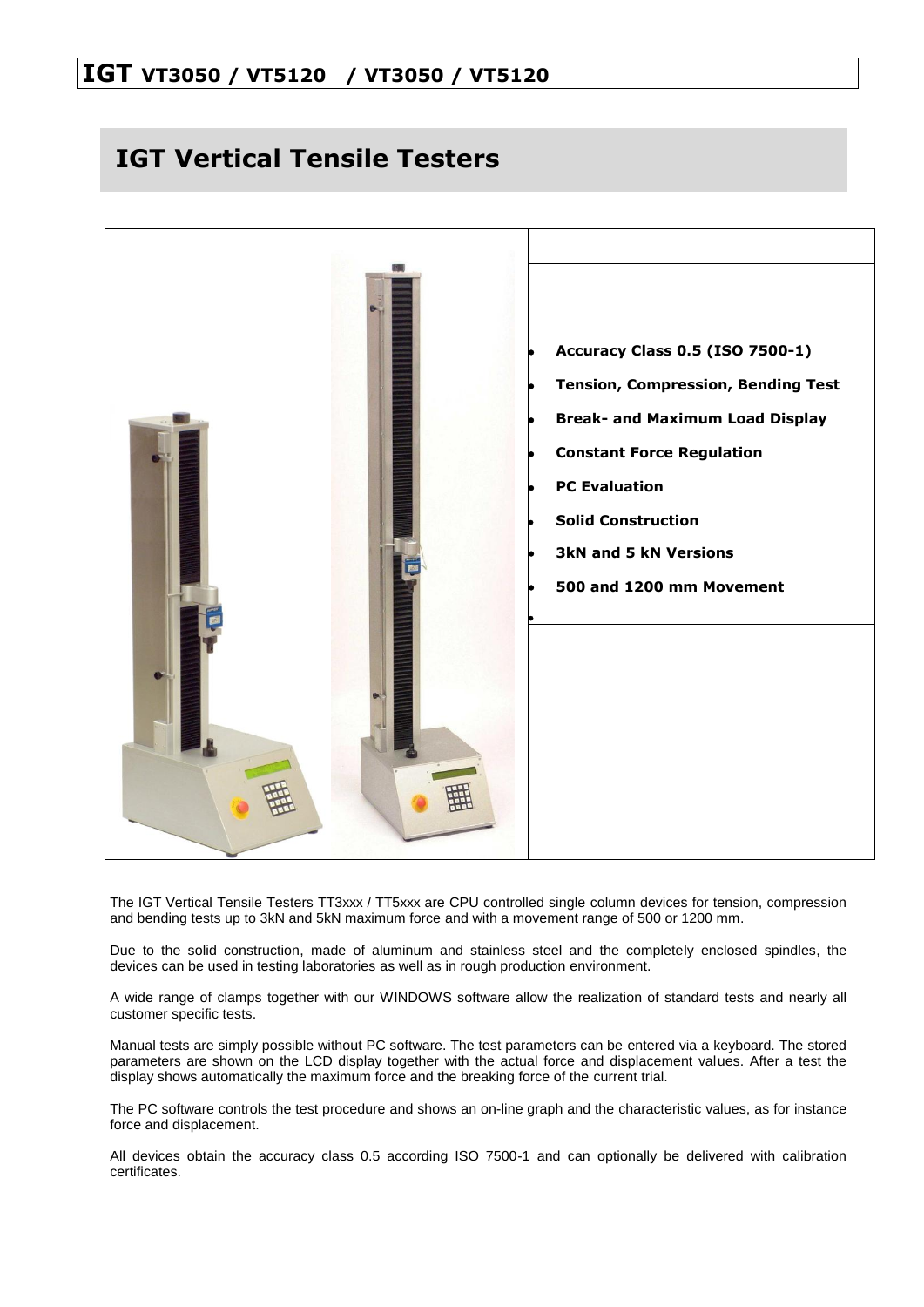# **IGT VT3050 / VT5120 / VT3050 / VT5120**

## **Technical Specifications**

Vertical Tensile Tester 3kN / 5kN with 500 and 1200 mm Movement



| <b>Type</b>                    | <b>VT3050</b>                                 | <b>VT5050</b> | VT3120                 | <b>VT5120</b> |  |
|--------------------------------|-----------------------------------------------|---------------|------------------------|---------------|--|
| <b>Maximum load</b>            | 3kN                                           | 5kN           | 3kN                    | 5kN           |  |
| <b>Movement</b>                | 520 mm                                        |               | 1200                   |               |  |
| <b>Space to Column</b>         | 66 mm                                         |               |                        |               |  |
| <b>Speed</b>                   | $1-500$ mm/min<br>(Returning Speed 700mm/min) |               |                        |               |  |
| <b>Force Resolution</b>        | 200000 digit                                  |               |                        |               |  |
| <b>Displacement Resolution</b> | $0.01$ mm                                     |               |                        |               |  |
| <b>Measuring Rate</b>          | 50 measurements per second                    |               |                        |               |  |
| <b>Display</b>                 | 2 lines LCD-display                           |               |                        |               |  |
| <b>Test Results</b>            | force regulation, brake load, maximum load    |               |                        |               |  |
| Interface                      | <b>USB 2.0</b>                                |               |                        |               |  |
| <b>Dimensions</b>              | 1036 mm x 300 mm x 390 mm                     |               | 1677mm x 300mm x 390mm |               |  |
| Weight                         | 36 kg                                         | 55 kg         | 56 kg                  | 59 kg         |  |
| <b>Power Supply</b>            | 230V / 50 Hz                                  |               |                        |               |  |

For lower force measuring applications are also load cells with lower nominal values available to guaranty a higher accuracy.

Optionally deliverable load cells: 5kN, 3kN, 1kN, 500N, 200N, 100N and 50N. Linearity error 0,03% full scale.